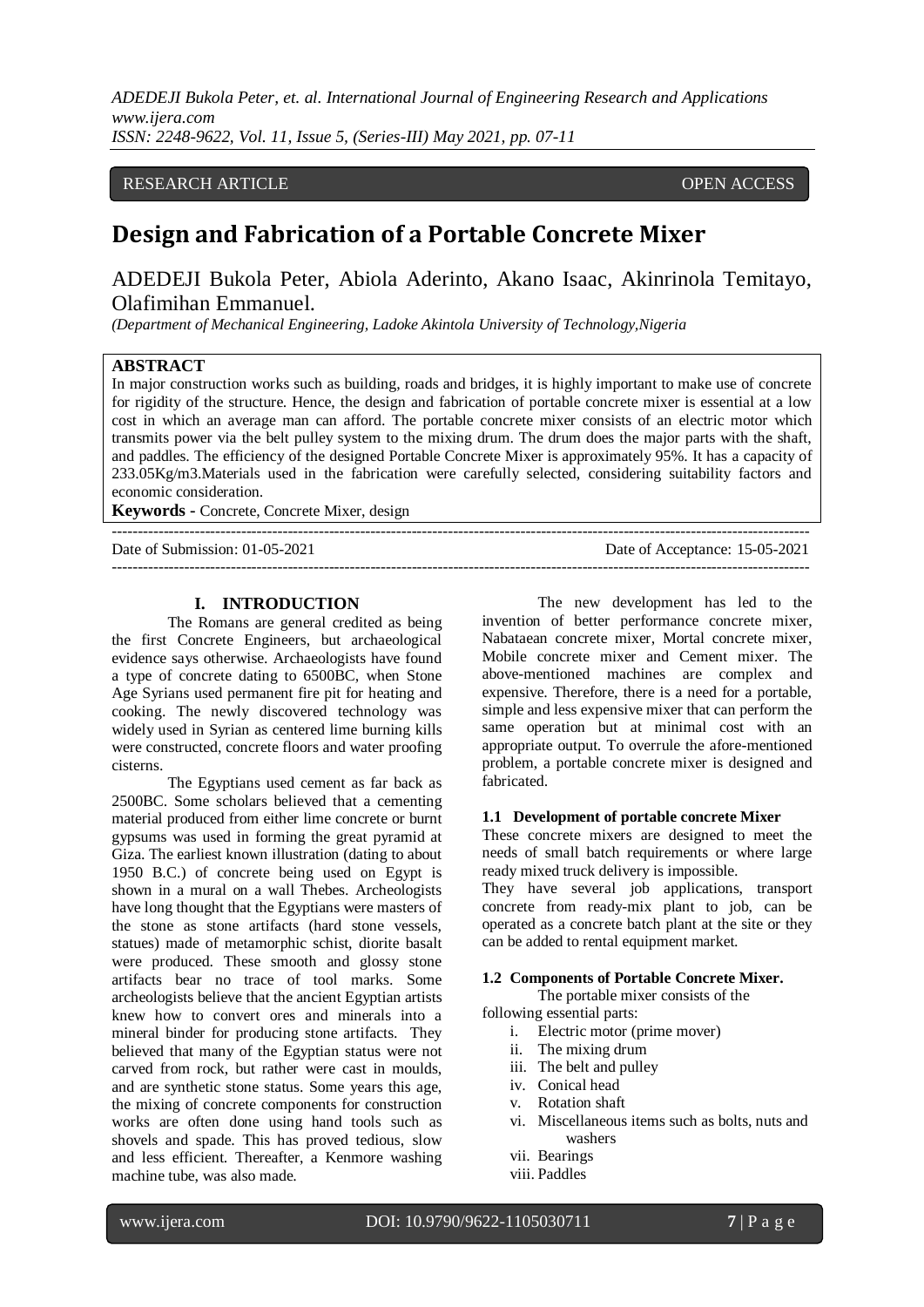- ix. Angle iron tripod stand
- x. prime mover seat

#### **1.2.2 Uses of Portable Concrete Mixers**

The portable concrete mixer can be use or found applicable in the following are:

- i. Commercial and residential fence installation
- ii. Street, sidewalk curb and gutter repair
- iii. Concrete footings
- iv. Special mixers (latex, mortax, etc)
- v. Sea wall, swimming pool
- construction and repair
- vi. Farm and ranch use

#### **Advantages of Portable Concrete Mixer**

The major advantages of the machine are highlighted below:

|      | It is less expensive in terms of |  |  |  |  |
|------|----------------------------------|--|--|--|--|
|      | cost of production               |  |  |  |  |
| ii.  | It is easy to maintain           |  |  |  |  |
| iii. | It can be easily dismantled and  |  |  |  |  |
|      |                                  |  |  |  |  |

- assembled for troubleshooting iv. It has less vibration and noise
- during the operation when compare with the complex type v. It can easily be operated without stress

#### **1.3. Principal of Operation of a Portable Concrete Mixer**

The portable mixer operates with the conversion of electrical energy from the electric motor to the kinetic energy of the belt and the pulley transmitted to the driven shaft.

The rotation of the output shaft of the electric motor is transmitted through the pulley and belt to the driven shaft. The rotation shaft of the concrete mixer equally rotates the paddles since they are welded together. The rotation action of the paddles due to the rotation shaft causes the mixing of the concrete components by sweeping at about an angle of  $30^0$  to the shaft. Sand, stones, cement and quantified amount of water ready to be mixed are fed through the conical head into the mixing drum. The paddles' rotation leads to the mixing of the concrete components for a period of about 15 seconds depending on the amount of the input components. The outlet is then opened to allow for the passage of concrete.

# **1.3 Designed of Power Transmission System.**

# **1.4.1 Belt and Pulley**

The choice of best for this design is totally based on efficiency of power transmission, capacity, speed of rotation and durability. The v- belt is chosen to

transmit the power from the prime mover to the rotation shaft because of the following reasons.

- i. It can easily be installed and removed
- ii. The belt has the ability to reduce the shock when the machine is started.
- iii. The drive is positive, because the slip between the belt and the pulley groove is negligible.

#### **1.4.2 Pulley Analysis**

Assuming a factor of safety of 1.2 and availability of a 2hp electric motor, the power available for driving the shaft is approximately 1.53kw. Using standard belt type and the corresponding size, we have

Top width  $(b) - 17$ mm

Thickness  $(t) - 11$ mm

Groove angle of pulley  $-38^0$  (KURMI and GUPTA 2003)

Speed of the electric motor,  $Se = 600$ rpm

Calculated speed of the shaft, S= 247rpm Diameter of pulley on the electric motor, De=70mm Diameter of pulley on the shaft,  $Ds = 170$ mm

#### **1.4.3 Determination of angle of contact, angle of wrap and length of the belt.**

For the belt: the angle of contact ' $\beta$ ' is given as  $\beta = \sin^{-1}(\underline{D-d})$  or  $\sin^{-1}(\underline{R-r})$  $2c$   $2c$ Where:  $\beta$  = angle of contact  $D =$  diameter of the large pulley  $d =$  diameter of the small pulley  $R =$  radius of the large pulley  $r =$  radius of the small pulley The angle of wrap is given as:  $\alpha_1 = \Pi 2 \beta = 180^0 - 2 \sin^{-1} \underline{D-d}$  OR 2c  $180^0 - 2 \sin^{-1} R-r$ C

Where  $\alpha_1$  = angle of wrap of the large pulley  $\alpha_s$  = angle of wrap of the small pulley From figure 3.1, the total length of the belt can be calculated as follows:

 $L = Arc$  GJE + EF +Arc FKH + HG

 $= 2$  (Arc JE + EF+ Arc FK)

The power transmitted through the belt from the electric motor to the driven shaft is

 $P = (T_1 - T_2)$  V watts

Where: P = Power transmitted (watts)

- $T_1$  = Tension on the tight side (N)
- $T_2$  = Tension on the slack side (N)
- $V =$  Velocity of the pulley on the motor  $(m/s)$

But  $V = \underline{\eta} dN$ 

60

Where,  $d =$  diameter of the pulley on the electric motor (m)

 $N =$  evolutional speed of the pulley (rpm)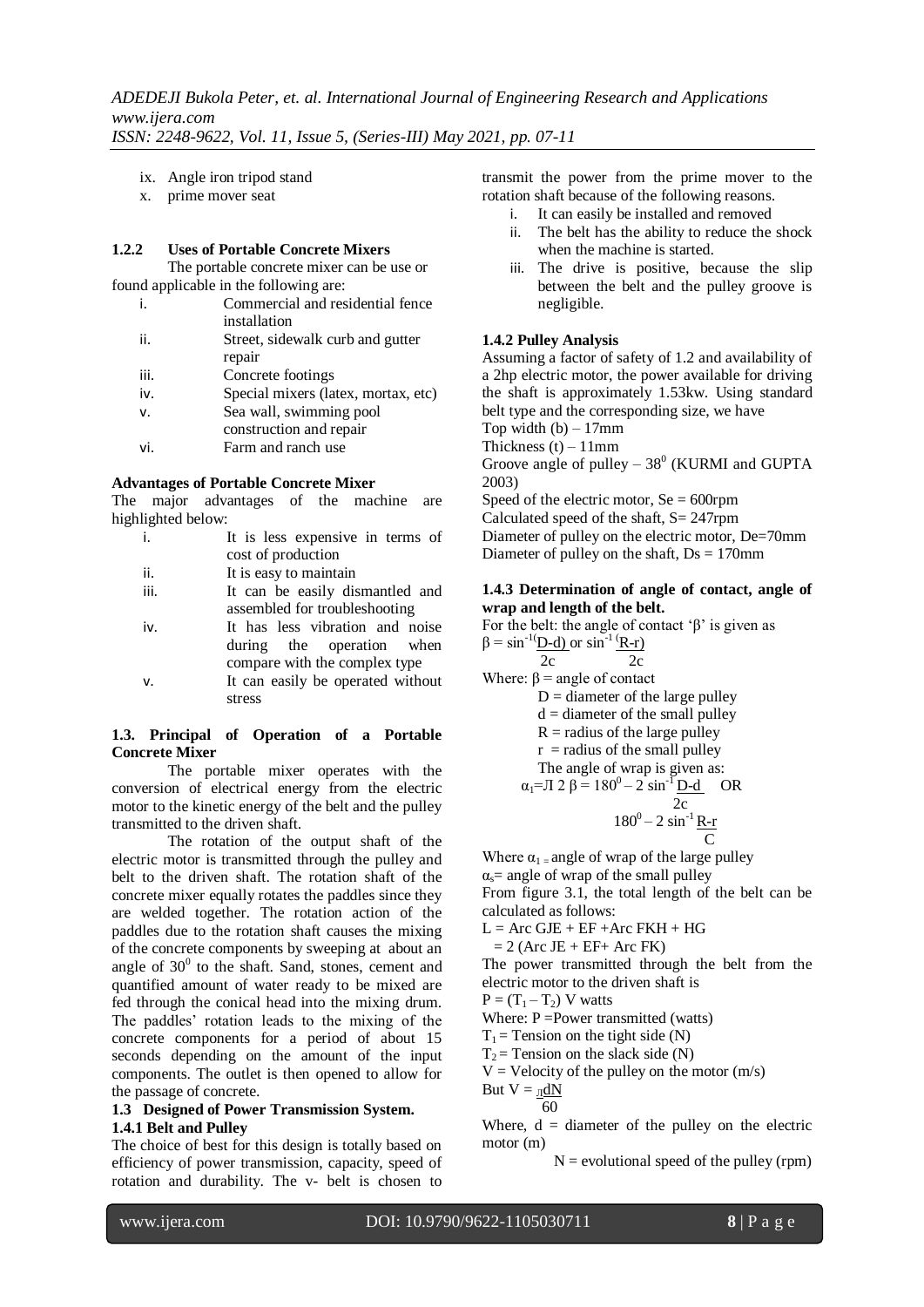*ADEDEJI Bukola Peter, et. al. International Journal of Engineering Research and Applications www.ijera.com*

*ISSN: 2248-9622, Vol. 11, Issue 5, (Series-III) May 2021, pp. 07-11*

### **1.7 Volumetric Capacity of The Portable Concrete Mixer**

#### **3.7.1 Determination Of The Volume Of The Mixing Space**

The total volume of the mixing space comprises the volume of the cylindrical mixing drum and that of the conical head.

i.e.  $V = V_1 + V_2$ 

Where V = total volume of the mixing space  $(m^3)$  $V_1$  = total volume of the mixing drum  $(m^3)$  $V_2$  = volume of the conical head (m<sup>3</sup>)  $V_1 = \pi r^2 h$  $V_1 = 3.142 (0.295)^2 (0.64)$  $V_1 = 0.175m^3$ This can be shown in figure 3.6.

The volume of the conical head is determined by assuming that is a frustum since a bigger cone is beheaded.

Volume of the frustum = Volume of the bigger cone  $(V_b)$  – Volume of the smaller cone  $(V_s)$ Therefore  $V_2 = V_b - V_s$ 



From fig 3.6: Conical Head From fig. 3.6  $X = (250 + x)$  $d_1$   $d_2$ Where  $x = height$  of the smaller cone.  $250 + x =$  height of the bigger cone.  $d_1$  = diameter of the smaller cone.  $d_2$  = diameter of the bigger cone.  $d_1 = 250$ mm;  $d_2 = 590$ mm.  $x = 250 + x$  $250 \mid 590$  $250(250 + x) = 590x$  $62500 + 250x = 590x$  $62500 = 590x - 250x$  $62500 = 340x$  $x = 62500$  340  $x = 183.8$ mm

 $V_b = \frac{1}{3} \pi r_b^2 h_b$  $r_b = {590}/2 = 295$ mm = 0.295m;  $ha = x = 183.8$ mm = 0.184m.  $V_a = \frac{1}{3}\pi \times 0.125^2 \times 0.184 =$  $0.030m<sup>3</sup>$ Volume of the conical head  $V_2 = V_b - V_a$  $V_2 = 0.0395 - 0.0301$  $V_2 = 0.094m^3$ Total volume of the mixing space  $V = V_1 + V_2$  $V= 0.175 + 0.094$ 

$$
V = 0.175 + S
$$
  

$$
V = 0.295 m^3
$$

### **1.7.2 Capacity of the Mixing Drum**

The capacity of the mixing drum is the mass of the concrete components that the mixing drum can contain at a particular time without any negative effect on the performance of the device.

The capacity of the mixing drum can be ascertained if the permissible weight of the concrete and volume of the mixing space are known.

Capacity of the mixing drum  $=$  permissible weight/ mass of the concrete

Volume of the mixing drum

 $C = M/V$  (kg/m<sup>3</sup>)  $C = 60kg/0.29 = 223.05kg/m<sup>3</sup>$ 

#### **1.7.3 Output Rating**

The output rating is the ratio of the mass to the time taken to completely or satisfactorily mix specified masses of sand, cement, stones and water under specified working conditions.

Output rating = mass of the Concrete Components/Time taken

 $R = M/t$  (kg/s)

Where  $R =$  output rating (kg/s)

 $M =$ Mass of the concrete components (kg)

$$
t = Time
$$
 taken for complete mixture (s)

Given that the time taken to completely mix 60kg of concrete components is  $1\frac{1}{2}$  minutes, then the output rating can be calculated as:

*Efficiency= power output* 
$$
\times
$$
 100% *Power input*

The output power is derived from the rotating shaft and can be written as:

$$
P_1 = \underline{2\pi N_1 T}
$$

 $60$ where  $N_1$  = shaft revolution per minute

 $T = T$ orque on the rotating shaft (Nm)

Power input is the power transmitted from the electric motor through the belt to the shaft.

Power input, 
$$
P_2 = (T_1 - T_2)V
$$
  
Rut  $V = \pi dN$ 

But 
$$
V = \frac{\pi dN_2}{60}
$$

So that

$$
P_2 = \frac{(T_1 - T_2)\pi dN_2}{60}
$$

Where  $N1$  = speed of the electric motor (rpm)  $T_1$  = Tension in the tight side (N)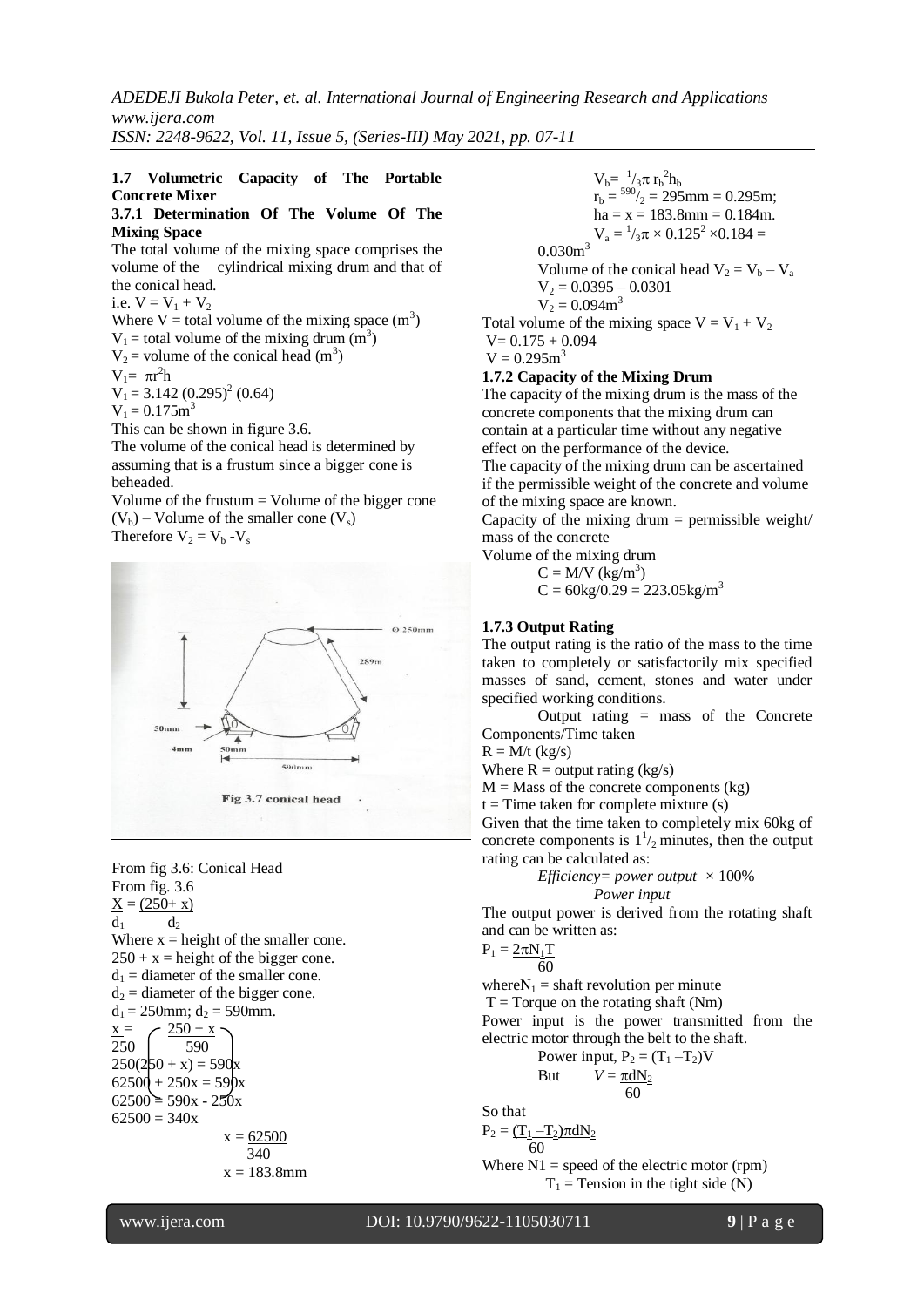*ADEDEJI Bukola Peter, et. al. International Journal of Engineering Research and Applications www.ijera.com ISSN: 2248-9622, Vol. 11, Issue 5, (Series-III) May 2021, pp. 07-11*

 $T_2$  = Tension in the slack side (N)

 $V =$  Velocity of the belt  $(m/s)$ 

d = Diameter of the belt rotating shaft pulley (m)

Efficiency,  $E = P_1/P_2 \times 100\%$ 

$$
E = \frac{\{2\pi N_1 T_1\} / \{(T_1 - T_2) \pi dN_2\}}{60}
$$
  

$$
E = \frac{2N_1T}{(T_1 - T_2)dP_2 = N_2} \times 100\%
$$





**Fig. 3.9 Photogragh of portable concrete mixer**

### **4.2 Material Types, Dimensions, Quantities, Cost and Specifications**

The selected material for design and fabrication are summarized in the table shown below: